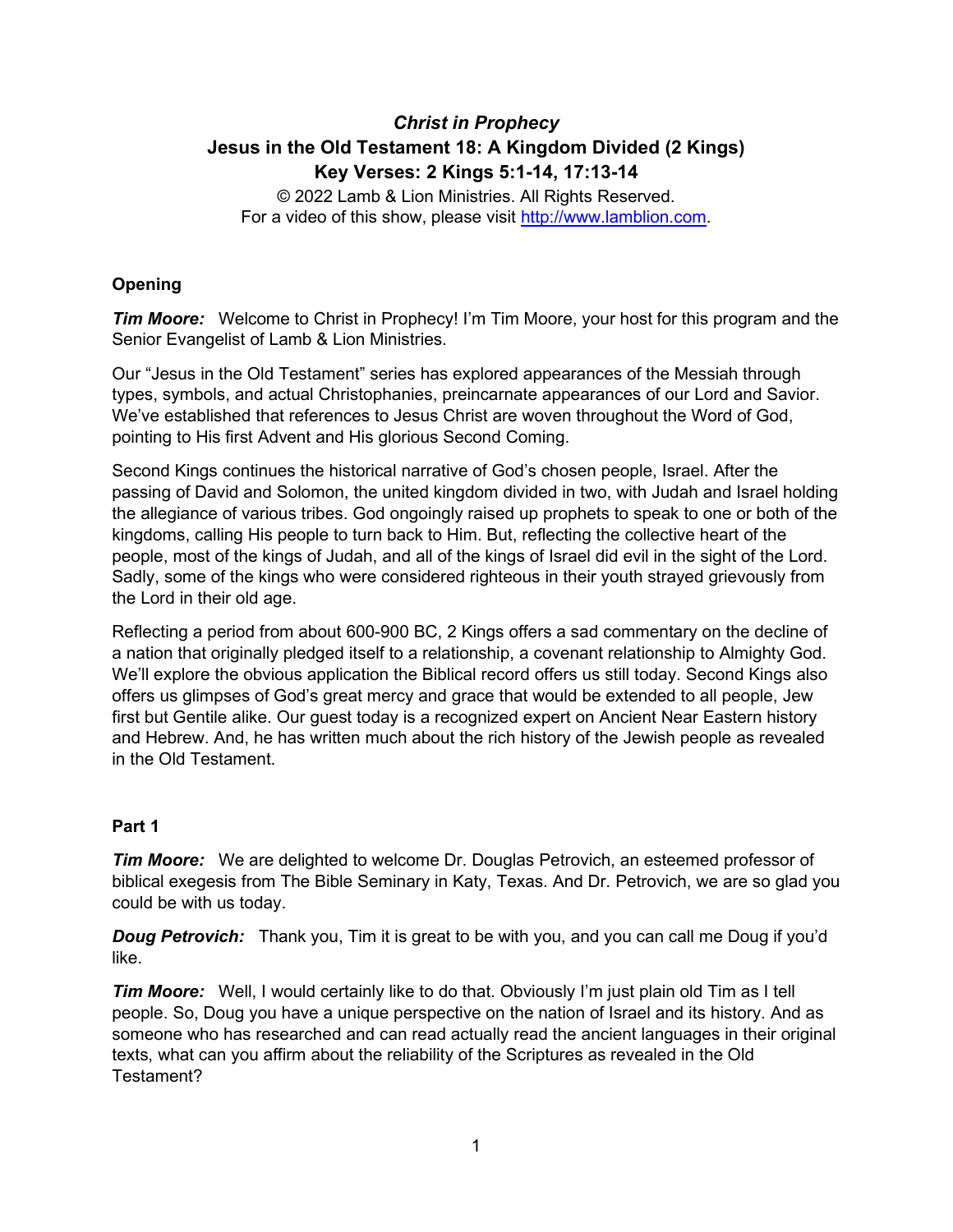*Doug Petrovich:* Well, I would say first of all that the Bible is definitely a historical document. It is not intended to be a collection of fables, or myths, or stories just drawn together, but it is actual history that has been recorded with events that took place in space and time. So, when we talk about biblical history we often go into the area of archaeology. We can demonstrate that through archaeological excavations and artifacts that have been found we can demonstrate that there have been important confirmations about various things related to biblical history.

And there is one exciting one that is in my new book that we will talk about at some point, which is the identification of Joseph and one of the titles that we read about that Pharoah gave to him, which is Controller of the Entire Land. There is an ancient inscription that mentions him with this title of Controller of the Entire Land. And of course, in Genesis 41:41 there is a reference there to how Pharoah elevated Joseph to a position where he was in charge of the entire land of Egypt. So, it matches perfectly with this inscription that has been found.

*Tim Moore:* I recently was doing a sermon on Joseph and his Egyptian name, and how insightful that was just to the position of responsibility he has. To follow up on that, obviously we do want to talk about your book later, telling people how they can get a hold of it, but what have you found pointing to Joseph, and really the origin of Israel as a nation identified as tribes who came out of Egypt?

**Doug Petrovich:** Lots that has been found; and it took nine years of research to put all of this together. One of the exciting things is that in Ancient Egyptian hieroglyphic inscriptions I've been able to identify five members of the family, so that is Jacob, Joseph, Joseph's two oldest sons Ephraim and Manasseh, Manasseh being the oldest, the older between the two. And then one of Manasseh's obscure sons named Shechem that you only read about in Joshua 17:2, the only reference to Manasseh's children.

*Tim Moore:* Wow. And so, the historical record, as opposed even to Scripture matches and proves to us that the Bible is true from beginning to end.

**Doug Petrovich:** It does, and it is chronologically sound as well. In fact, the foundation with which you have to properly synchronize Israelite history, and Israelite chronology with Egyptian history and Egyptian chronology, all of that is the basis on which you make proper synchronizations and talk about what happened at a certain point in time, and so forth. So, it's all not only historically accurate, but it is chronologically accurate as well.

*Tim Moore:* Well, that is one of the things that we emphasize here is the literal interpretation of Scripture from beginning to end, and the chronological and historical reliability. I love Joseph's name, and that is what I harken to, Zaphenath-Paneah which is Egyptian but it has special meaning as well. Well, as we turn to 2 Kings we move through the period of the judges, and obviously the first three kings of Israel, Saul followed by David, and Solomon who both united the kingdom, and expanded it. We get to 2 Kings when this grandeur of a united kingdom had gone away, in other words had devolved into a northern kingdom of Israel, a southern kingdom of Judah. What was the wedge that drove these various tribes to separate into two different kingdoms?

**Doug Petrovich:** Well, it goes back to the choices that were made first of all by the kings, and second all by the people. David was a man after God's own heart. Solomon, especially in his old age, he turned away from the Lord which is an amazing statement when you understand what we read about in the wisdom literature, especially the Proverbs. How could a man who knows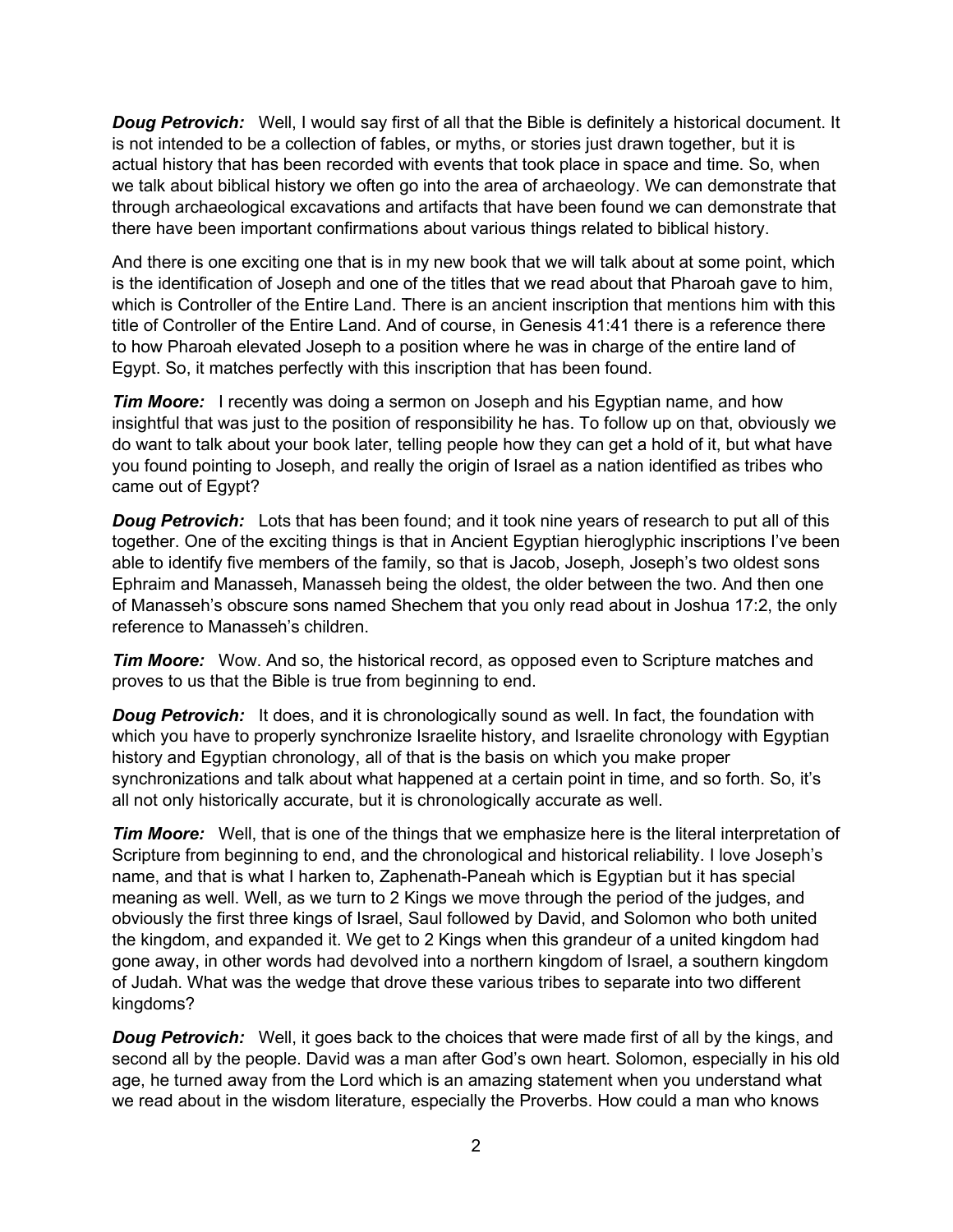God so well, and be so wise turn away from Him? And the Scripture says, actually in 2 Kings that it is his foreign wives who pulled his heart away from the God of Abraham, Isaac, and Jacob. And what they did of course is they brought in their own pagan deities, and Solomon essentially embraced those same deities and built high places, and built worship centers where they were worshipping these false gods. And this really is where it kind of began.

*Tim Moore:* And there is also a reference that we find a foreshadowing of another number that ends up in the later part of Scripture but one particular here of Solomon and his wealth, and in his wisdom gained a lot of income. How many talents of gold did he receive according to Scripture? Do you remember that?

*Doug Petrovich:* Oh, I don't remember the exact number.

*Tim Moore:* Oh, I think you will it was 666 talents of gold, almost reflecting this heart that became more focused on materialism, the pull of the world, and his wives who brought in pagan influence. So that 666 came back even later, I find that to be just a beautiful, sad, way that the Lord weaves things into Scripture that come to bear later even in our understanding. Well, as the book of 2 Kings opens, obviously we have Elijah, and Elisha as these two figures who are prophets, spokesmen largely for God, and they regularly confront the kings, and powerfully demonstrate the providence of God to protect and provide to His people, if they will just honor and obey Him. Why didn't they?

*Doug Petrovich:* That is a great question. But the leaders were guiding the people away from the Lord. And it was difficult for the people to follow when they didn't have a king who was setting an example. So, really it comes back to the leaders, as it always does, it comes back to the leadership. If you have strong leaders who have their heart open to the Lord, and they are walking with God you are going to have people who see the kind of life that should be lived, and they will use it as a model and they'll follow.

*Tim Moore:* Well, I also love the fact that even in the opening chapters of 2 Kings there are examples of how there is another important truth revealed even in the Old Testament, God's providence, His blessing is not just for the Jewish people, although for the Jew first, but also for the Gentile. So, we can look back at examples like Rahab and Ruth, but right here in 2 Kings there are Gentiles who are blessed by the prophets of God, but really by God himself.

*Doug Petrovich:* And one example of that is a Shunammite woman, and she married into the sons of the prophets, and then her husband, of course who is in old age at the time he wasn't able to give her a child and she was worried about this and she went to the prophet, she went to Elisha and she asked him about this. And he told her that she would be bearing a son within a year. And sure enough, a year later comes by and she bears a child. Well, once that child grows and he's in his youth he somehow dies. And we don't really know the story about it, what happened wasn't recorded in the Bible, but he dies somehow. And at that point the woman of course who is connected to the prophets and connected to Elisha and she knows that God could intercede on her behalf. So, she has enough faith that she goes and seeks out the prophet Elijah, finds him and asks him to come. So, he comes to her house, and do you know what he does? He clears people out of the room. He lays on top of the body of her son. Eye on eye, hand on hand, leg on leg, lays on top of him fully, and he prays to the Lord, and what happens? But he comes to life.

*Tim Moore:* Yes.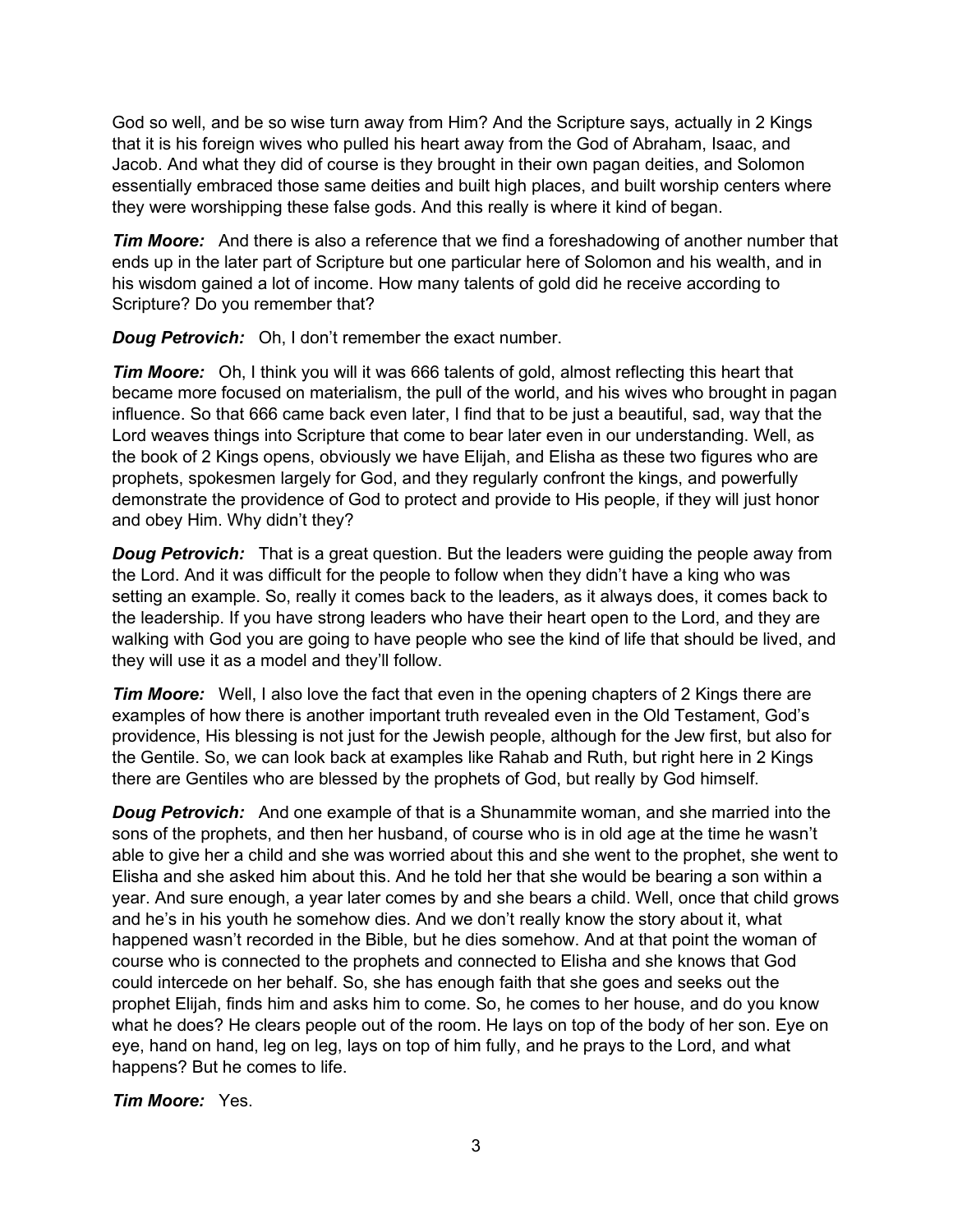*Doug Petrovich:* And that shows the incredible mercy that God has for this seemingly insignificant Gentile woman, the Shunammite woman who is not connected to the line of Abraham through blood, but because God's love extends to the Gentiles we can see it in examples like this.

*Tim Moore:* We see it also with Naaman who was the commander of a foreign army. And let's just say his faith was a little bit limited and even his obedience was grudging but he did obey, and so he went and washed in the Jordan River and was healed. Demonstrating God's providence and blessing for people all around the world still today.

#### *Doug Petrovich:* Still today.

**Tim Moore:** Well, in 2 Kings what would you describe as being the theme of this book and how it relates to the overall purpose of God's revelation?

*Doug Petrovich:* Well, I would say first of all that 2 Kings actually, if you look at it in the Hebrew Bible it is not part of two books, it is one book in itself, so 1 & 2 Kings is one book in Hebrew. And probably the best understanding of what the theme is of that book is that it is the covenant failures of the monarchs. The covenant failures of the monarchs. So, ultimately 2 Kings would probably be best understood as the continuation of the covenant failures of the monarch.

*Tim Moore:* Wow, I love what you say about that, the covenant failures, not God's failure, the failure of people. And so, that harkens to what I would ask next: Why did the northern kingdom fall? It fell to Assyria. And eventually of course Judah fell as well. But what does Scripture say regarding the fall of Israel?

*Doug Petrovich:* And certainly, there is a lot in Scripture that deals with this very question, and it is difficult even to say, we can easily find the beginning point. But one perfect example is when Solomon commits all the atrocities he does in Israel and turns his heart from the Lord and follows after pagan gods, God promises him that one of his servants would be raised up, and that that servant would take over part of the kingdom. And of course, He takes most of the tribes, pretty much all but the tribe of Judah.

So, Jeroboam I, he's called by scholars, he becomes that first king of the northern tribe. And what he did is he led the people away from God, and into idolatry. He set up high places throughout Israel. He introduced foreign gods to them. He led them away from the worship of He who is, the covenant name of God. And Israel followed after him. So, that essentially is the launching point for the northern kingdom. And then the southern kingdom pretty much follows suit. They see what happens in Israel. They see all the enjoyable, enticing sin that their cousins in Israel have participated in, and they fall right into the same thing.

*Tim Moore:* Well, all of this is described clearly in 2 Kings 17, I would even say beginning in verse 7 and continuing down through verse 23. But the Lord says, you didn't obey, you didn't stay in that covenant relationship. I even sent prophets to warn and you did not listen to them. What does that say to us today in terms of God's blessing that has been poured out on our nation alone, let alone others in this world, and yet are turning away from Him? Where do we fall given this principle?

**Doug Petrovich:** Sure, Tim and essentially this becomes a red flag for us. And it becomes a moment where we need to look into the mirror and say, for me individually, for my church, for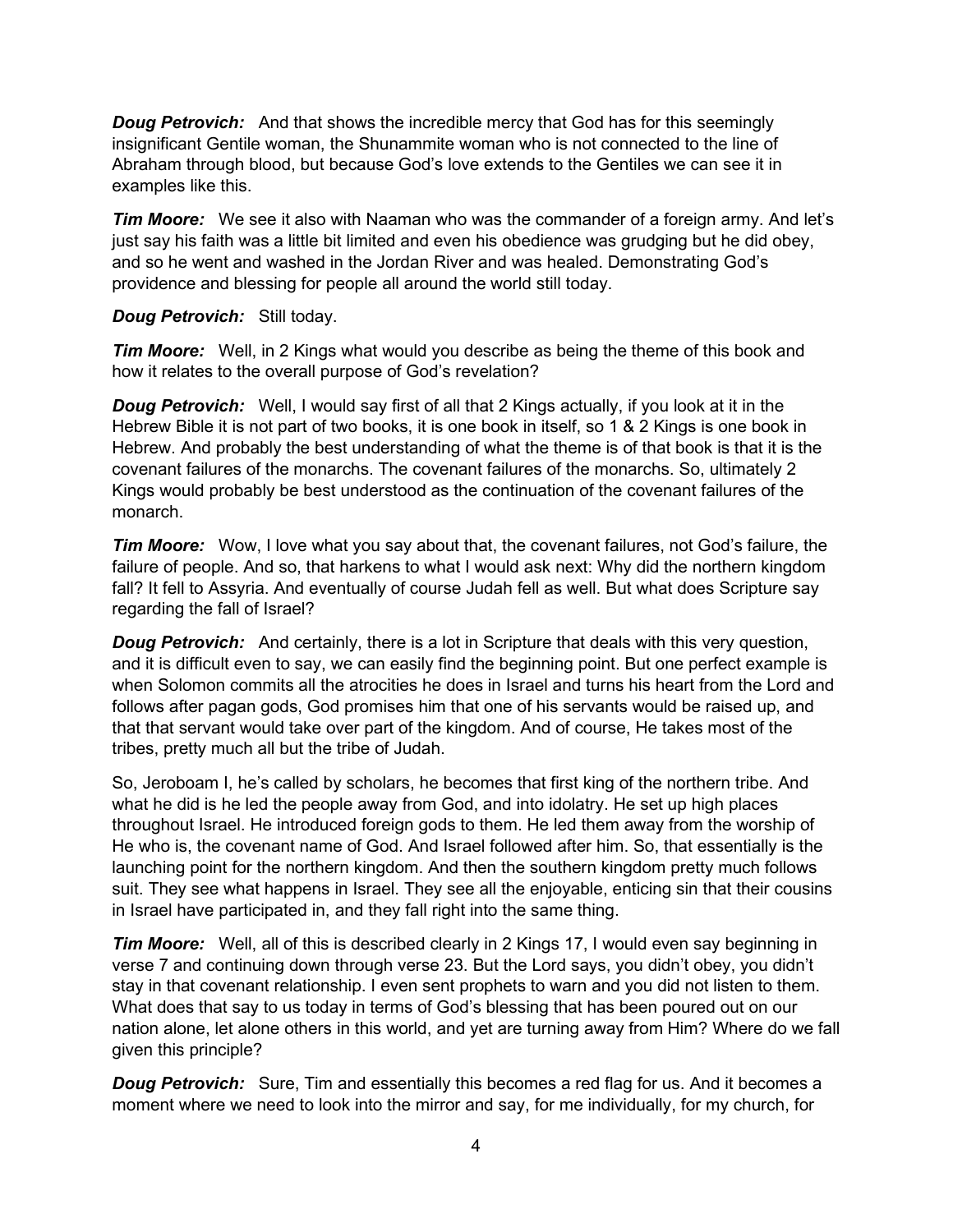my Christian culture, for us as believers around the world what are we doing as far as following the laws and the statutes, just as Israel did, but even more importantly from the heart, are we truly following after God, or are we falling into the kinds of sins that they did then? So, if we fall into such sins, then God is going to unleash His anger and His fury on us as He did with them.

And remember what happened then, they were carted off, the survivors, and of course most of them were killed, impaled by spears in many cases because the Neo-Assyrians were brutal people, they were among the most brutal of the ancient peoples. So, the few that survived, the small percentage that survived, they were carted off into parts of Assyria and had to interbreed with the people there and were forced to live a very degraded lifestyle. So, that's a real important message for us, that if we give ourselves over to sin, and we do not repent as we need to, then such demise can befall us as well.

*Tim Moore:* Well, and the reality is too, we cannot follow leaders, whether they are elected leaders, political leaders, cultural leaders who are taking us in a wrong direction collectively. And we have a responsibility at least in this country for who we elect to lead us, and whether or not they reflect godly principles, the God of Scripture, or whether they are taking us to worship pagan gods, or to follow after false promises, and false hopes. So, Doug let's turn back for a minute to Israel's original deliverance and establishment of a nation. And you've done a lot of research into the archeological evidence pointing to the Exodus and even to the timing of the Jewish people leaving captivity in Egypt. What did you find?

*Doug Petrovich:* Well, essential, Tim I stumbled into evidence. And because of my prior research I already knew who the Exodus pharaoh was, that was Amenhotep II of the 18<sup>th</sup> Dynasty of Egypt. And I already knew the timing of the Exodus, and that of course is from passages such as 1 Kings 6:1, which mentions exactly the right year when the Exodus took place because it was 479 and change, 479 years and some months before the building of the Temple under Solomon began. So, I already knew those things.

And then what I stumbled into was evidence that connects to the tenth plague on Egypt. And that's in the form of the four animals we read about in Exodus 11 & 12, which is dogs, cattle, sheep, and goats. At the right site where Jacob and his family settled at that very site in the palatial district in Moses' day, and this translates into the middle of the 15<sup>th</sup> Century BC, what we find there is mass burials, in other words multiple animals. Most of them are sheep and goats, and the majority of the sheep and goats were killed in their first year of age. Which when you read your English Bible its not quit that precise, in the way that it is worded, it says that they were 1 year old, for the time of the Passover. But really what it says in Hebrew is "ben shanah" which means son of a year, and the equivalent in English is less than a year. And that is exactly what fits the archeological evidence. And the very little pottery that is connected with those burials is the pottery that was used during the reigns of Thutmose III and Amenhotep II, his son the Exodus Pharoah, so it all fits perfectly.

*Tim Moore:* It all fits perfectly. I dare say that many of us probably get more of our understanding of some of that era of biblical history from movies like *The Ten Commandments* instead of actually diving into the Word of God or doing the research like you have done archeologically and through your understanding of those Near Eastern languages, and ancient texts. You know some Christians, and a lot of Christians I dare say, like to say, proclaim, "I'm a New Testament Christian." In other words, I focus on what is revealed from the Gospels forward as if to discount the relevance of the Old Testament to their faith all together. But the Apostles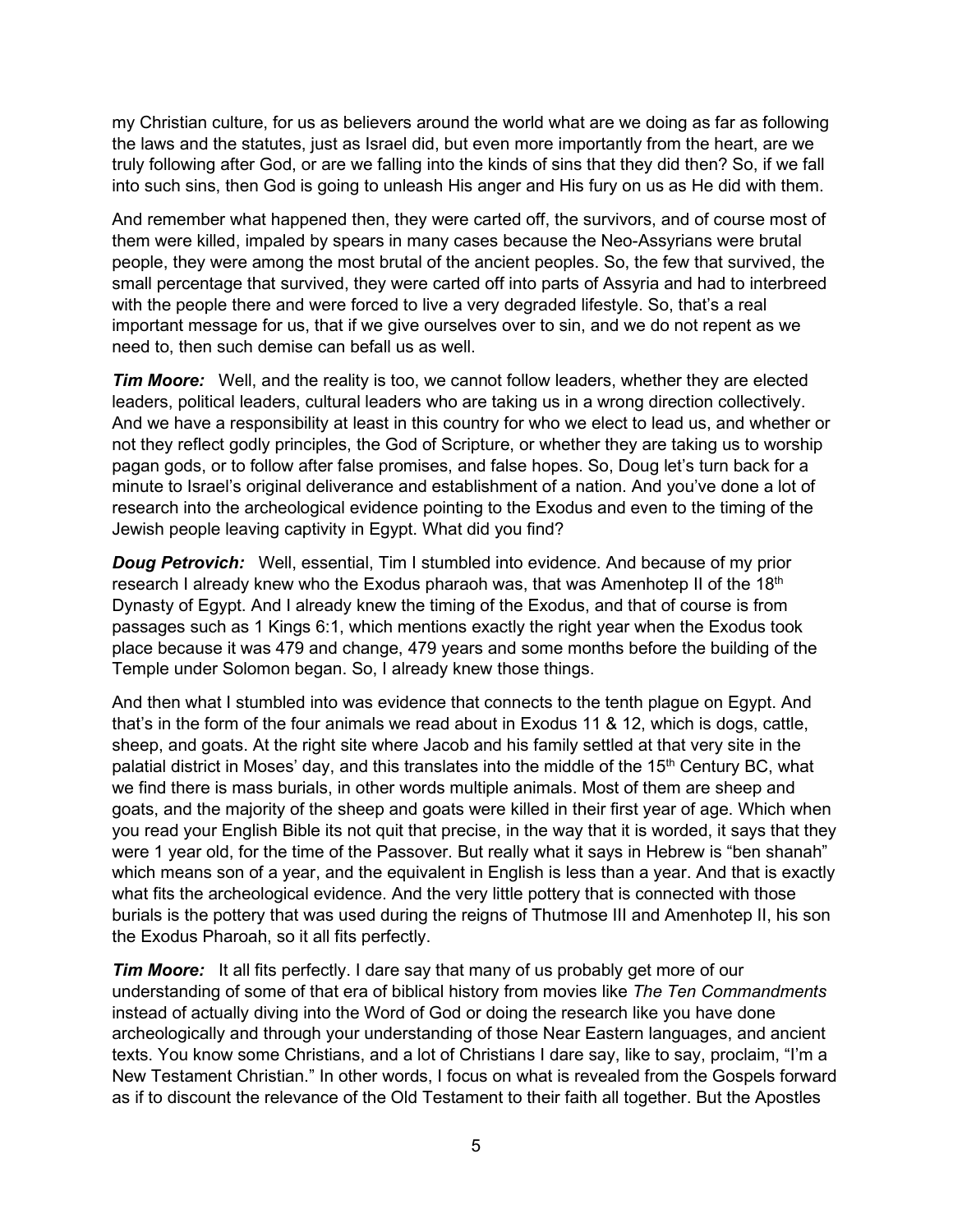consistently referred to the Old Testament to validate Jesus as the Messiah, and to point to His fulfillment of Old Testament prophecies. So, as an expert of the Old Testament what would you say to those who claim to be New Testament Christians?

*Doug Petrovich:* Well, you know there was a moment that is recorded in Luke 24 when Jesus was walking on a road to a city called Emmaus, and there were two men that were walking and they didn't know who He was. He had already risen at this time, and He didn't disclose His identity to them. And He asked them about the things that were going on in Jerusalem and they basically say to Him, can't you see what is going on? Haven't you heard about these things. And what it says there at the end of that narrative is that Jesus, after He revealed Himself to them, that He talked to them about all that was true of Him in the Old Testament, through the Pentateuch and through the prophets and how He is a fulfillment of all these things. So, can you image the incredible truth that they heard that's not even recorded in the Bible? So, at the end of the day if the Old Testament is important to Jesus, and it clearly was in that conversation, shouldn't it be important to us? I would think it should be extremely important to us.

*Tim Moore:* It certainly is. Second Kings admittedly contains some very horrifying scenes. We have cannibalism during the siege of Samaria. We have two women sharing their sons for dinner, if you will. And then we have a Moabite king who sacrifices his son to inspire his forces to battle and to win a victory against Israel. On and on. The loss of the Shunammite woman until he is restored to life through the prayers of Elisha. Where in the midst of all that human suffering can we see Jesus Christ in 2 Kings?

*Doug Petrovich:* And certainly, Jesus doesn't appear physically until around 500 years later, so He is not there at the site with them, but we see mercy in so many ways. And one of the ways I think that is important where we see mercy is with Jehu's destruction of the Temple of Baal and of course that was the pagan god who was the king of the gods at that time in the first millennium BC in the Levant, and of course the Israelites lived in Levant.

So, this is the god that the peoples of the land went after more than any other, and the Israelites followed right after that. So, what happened was, God raised up Jehu to destroy the temple of Baal. And what he did also he collected all the prophets, and all of the priests, and all of the followers of Baal and he essentially herded them into one building and he had his men kill every one of those people.

Why did he do that? Sounds like such a terrible thing. Those were the people responsible for leading God's people away from God. So, God had to clean, to purify His country, and His people, and His land, and that's how He did it. So, essentially you are seeing the mercy of God through that act of judgment. So, the very fact that we see that taking place demonstrates a level of mercy looking ahead to the protection of God's people, which is of course a picture of the mercy of Jesus, that He extends His loving kindness to all who would believe in Him.

*Tim Moore:* Well of what we call 1 & 2 Kings or a single unified book in Hebrew offers a sweeping overview of the nations of Israel and Judah and their eventual taking into captivity and leading into exile. Where is there hope in such a narrative? And Doug, for your personally where do you find hope as we follow down that same path toward destruction even today?

**Doug Petrovich:** Sure, and Tim I actually want to kind of mix it up here. When we talk about hope we usually want to look at from a human perspective, from a physical three dimensional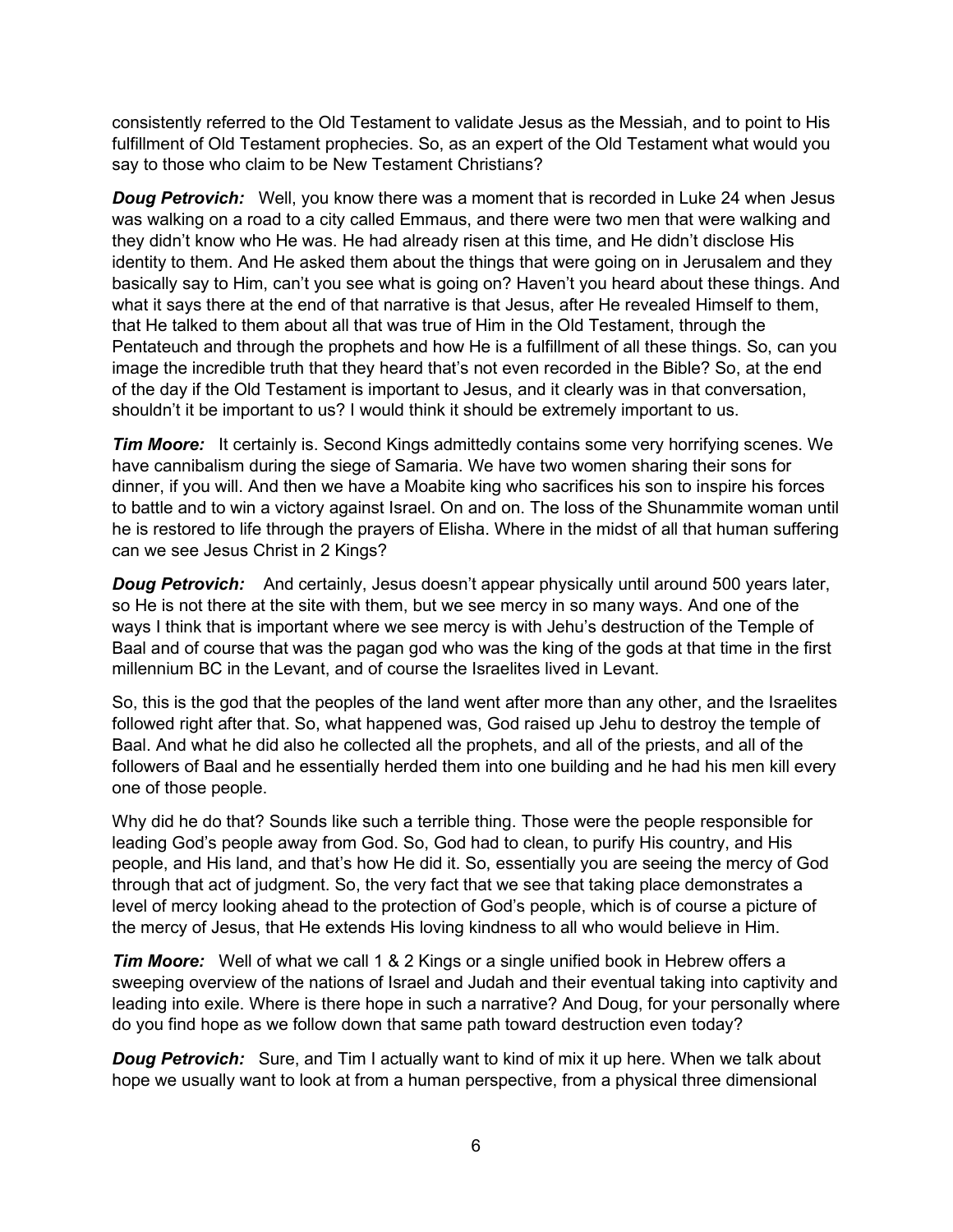perspective. But really I think the best place we can see hope is from a spiritual perspective, from an eternal perspective, which ultimately is God's perspective.

So, when I see things like the way that God has taken off, carted off His people into captivity we see with the Northern Kingdom, and then of course later it shows up with Judah too as they go to Babylonia, when I see that that shows me hope. Why? Because what God is doing there is that He is protecting His righteousness. He has to be righteous. He has to be just. He has to be pure because that is inherent within His character. So, when He zealously protects His righteousness by taking sin and dealing with it in a difficult and painful way, what that shows me is that we can have hope in God because the message of the Gospel comes to life. Because my sin then becomes all the more vivid to me. And my hope in eternity with God is changed completely when I realize what God has done with me in solving my sin issue and nailing it all on the cross with Christ.

**Tim Moore:** Wow, that is beautifully said. And that is an important sentiment, putting things in an eternal perspective, in a godly perspective and not just on the human dimension, although His care and love is for us. Well, Doug I am so grateful that you joined us today. But I want our viewers to know how they can follow you and your research, and maybe get a copy of your book.

*Doug Petrovich:* Sure, Tim. And you can find me on academia.edu, I have a webpage there with lots of materials that are downloadable for free. Peer reviewed articles that I have published, other writings, several translations of biblical books that I have done that are up there. Lots of great documents that are there and available for people to look at and benefit from. But in addition to that of course is my new book which is "Origins of the Hebrews: New Evidence of Israelites in Egypt from Joseph to the Exodus." And this is nine years of research that has gone into this book. And an amazing amount of incredible artifacts and historical synchronisms between the Israelites and the Egyptians. That's really a one of a kind book, because there is no other book that has been attempted like this that actually provides evidence for Israelites in Egypt for the 430 years that the Bible describes.

*Tim Moore:* Well, I am so glad that you have brought your expertise to us today. I hope you will come back and share it with us again. Doug, thank you for what the Lord has laid on your heart, the insights He has given you and for joining us today.

*Doug Petrovich:* My pleasure, Tim, and I look forward to coming back.

*Tim Moore:* We'll have you back.

#### **Closing**

*Tim Moore:* I'm joined once again by my co-host, Nathan Jones. And, let me say this about Nathan: If you regularly tune in to our Christ in Prophecy television program but have never visited our Christ in Prophecy website, you are really missing out.

As our Internet Evangelist, Nathan maintains a platform that contains an incredible library of Lamb & Lion resources. You can watch past episodes of Christ in Prophecy, download our bimonthly magazine, "The Lamplighter," order books, and DVDs, read one of our thousands of articles, or simply engage in dialogue regarding Bible prophecy.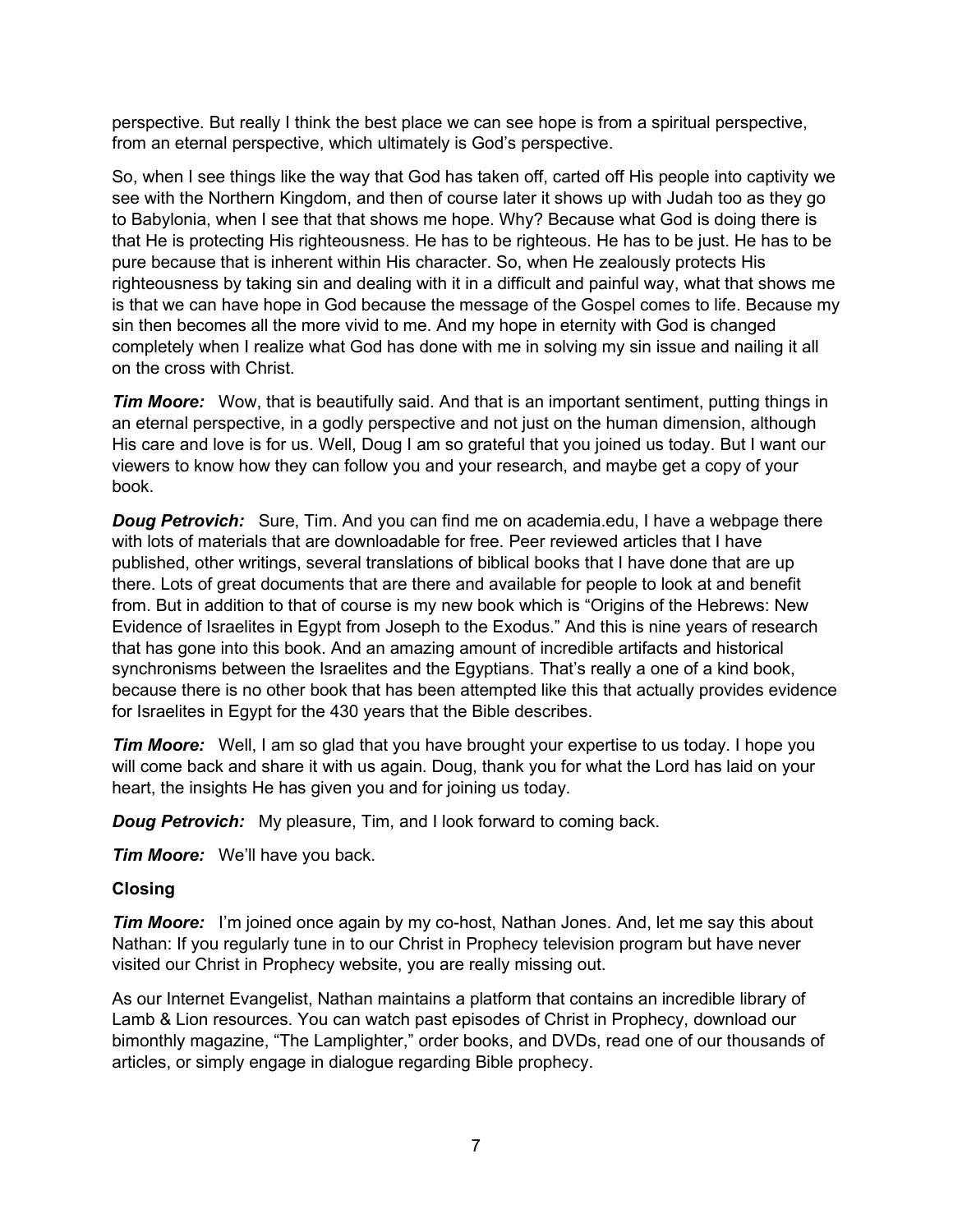Nathan interacts daily with visitors to our website and our social media platforms from across the country and around the world.

*Nathan Jones:* Well, thank you, Tim I appreciate that plug. And I think that our internet evangelism ministry reaches the 4.5 billion people out there accessible on the internet, so I'm excited about it. Folks, we've been encouraging you to go dig deeper on our weekly "Jesus in the Old Testament" episodes by visiting our website and to review the Key Verse Commentaries listed under each video. But there is so much more there.

*Tim Moore:* You know the same thing could be said about the entire Word of God. There is so much more there. And the promises contained in Revelation, for those who read and heed the book apply to the entire Word of God, for those who read, study, and heed what it contains.

*Nathan Jones:* And we do hope you'll visit our website to find our commentary on 2nd Kings 5:1-14 and 17:13-14, our key verses this week.

Well, I enjoyed hearing Dr. Petrovich's insights into 2nd Kings, and learning about the archeological and historic validations of God's Word, including the history of the children of Israel into Egyptian captivity.

*Tim Moore:* Yeah, I did too. And I was really grateful for his insights that he shared with us regarding God's determination to protect His own righteousness and holiness. You know some of the difficult episodes in the Bible make sense when you read them from God's perspective instead of man's perspective.

*Nathan Jones:* Yes, and when we understand what the foul offensiveness of our own sin is to a Holy God, we begin to realize the amazing love He has demonstrated for us. As Paul wrote, "while we were still sinners, Christ died for us."

*Tim Moore:* He certainly did. You know folks 1 & 2 Kings, and Chronicles offers a historical narrative of the nations of Judah and Israel. His covenant relationship with the Jewish people, His chosen people, points to the relationship He offers to us a Christians as well. And the prophecies of the Old Testament, revealed through Jewish prophets, point to Jesus Christ, the Jewish Messiah who offers salvation to Jew and Gentile alike.

*Nathan Jones:* And there are so many lessons in Israel's history, and so much prophetic significance tied together with Israel, that we frequently draw attention to what God is doing relative to the Jewish people even today. So, if you'd like to drill down on "Israel in Bible Prophecy," Dr. David Reagan's book by that same name is a great resource. It is going to inform your understanding and bring the promises of Scripture alive before your very eyes. And for a gift of \$20 or more, including shipping, we will ship it to you. Just call the number you see on the screen.

*Tim Moore:* The theme for this episode has been focused on 2 Kings and is the kingdom divided. But God promised that in the end times He would draw the Jewish people back to the Promised Land and establish them, again, as one nation, undivided on the mountains of Israel. He has certainly done just that.

Speaking of the validity of His promises, next week we will turn to Ezra and focus on "Promises Kept." Until then, I'm Tim Moore.